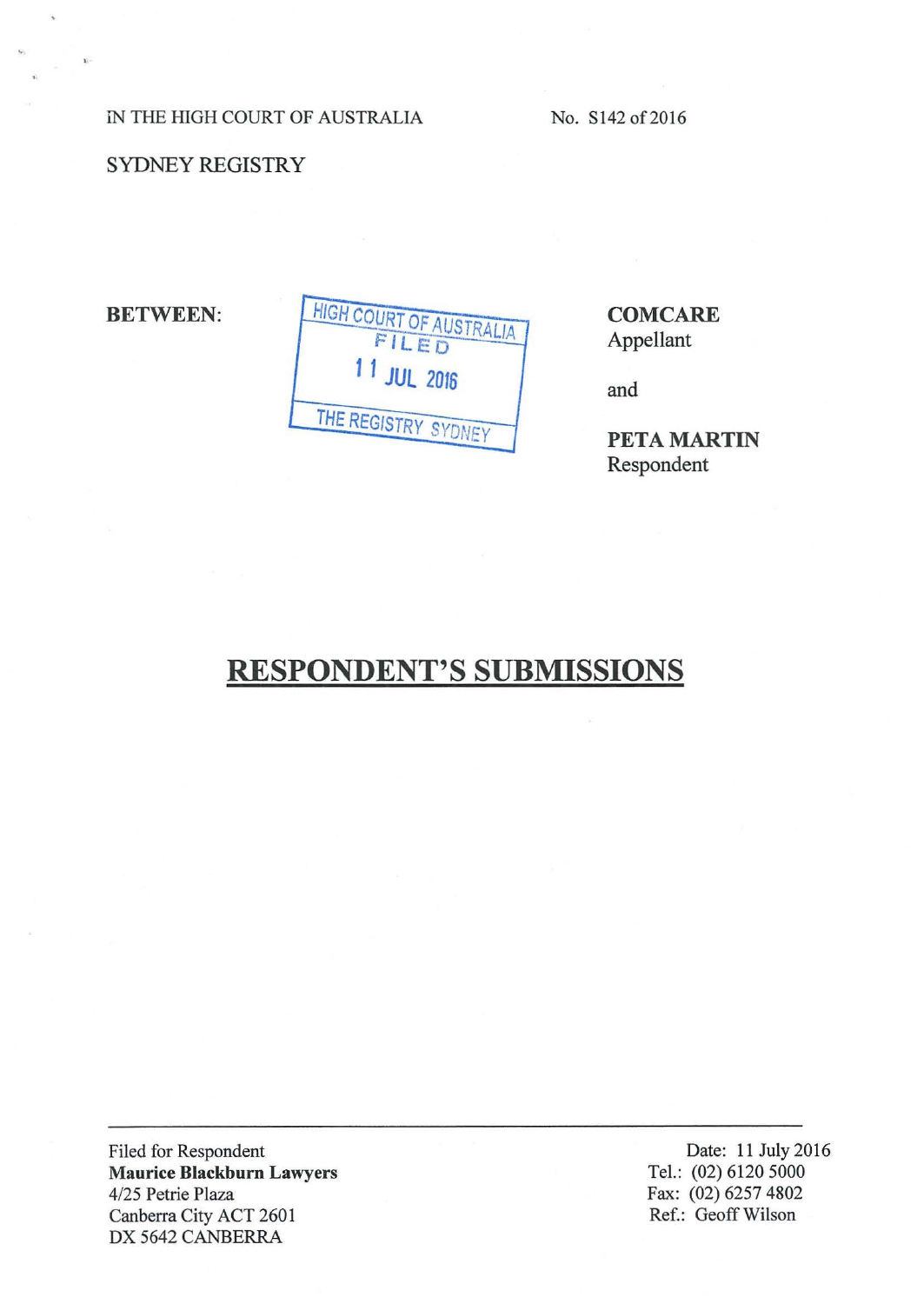# **PART I: FORM OF SUBMISSIONS**

1. This submission is in a form suitable for publication on the Internet.

# **PART II: ISSUES**

- 2. Given the Appellant's argument in its written submissions, this appeal would appear to raise at least two questions. The first is as to the correct reading of the decision of the Administrative Appeals Tribunal ("the Tribunal"), which was read differently below on the issue of how the Tribunal treated the evidence relating to the cause of Ms Martin's psychological condition. The second is an issue of principle, not isolated from the first, of statutory construction.
- 3. The first issue is: what factors did the Tribunal decide had contributed to Ms Martin's psychological condition?
- 4. The issue of principle is: whether the phrase *"suffered as a result of'* in the *"reasonable administrative action"* exclusion contained in s.5A(1) of the *Safety, Rehabilitation and Compensation Act 1988* (Cth) ("the SRC Act"), requires, as a matter of statutory construction, that any of the factors contributing to Ms Martin's psychological condition were a *"necessary consequence"* of Ms Martin's failure to obtain promotion to the position of cross-media reporter?

# **PART III: SECTION 78B OF THE** *JUDICIARY ACT*

5. Ms Martin has considered whether any notice should be given in compliance with s.78B of the *Judiciary Act 1903* (Cth). The Respondent does not consider that any such notice is required.

# **PART IV: THE FACTS**

- 30 6. The factual summary set out by Comcare at paragraphs [4] to [8] of its submissions is an inadequate outline of the relevant facts.
	- 7. Ms Martin was employed by the Australian Broadcasting Corporation ("ABC") as a reporter at its Renmark (South Australia) station, between January 2010 and March 2012, during which time she was mainly (but not exclusively) supervised by the station manager, Mr Bruce Mellett. In June 2012, Ms Martin lodged a claim for compensation under the SRC Act alleging that she was suffering from a psychological condition (an adjustment disorder) caused by bullying and harassment that she was subjected to during her employment with the ABC, particularly by Mr Mellett. Comcare determined that Ms Martin was not entitled to compensation, and Ms Martin sought a reconsideration. Following its reconsideration, Comcare issued a reviewable decision affirming the determination earlier made, and Ms Martin sought review of that decision by the Tribunal.

10

40

20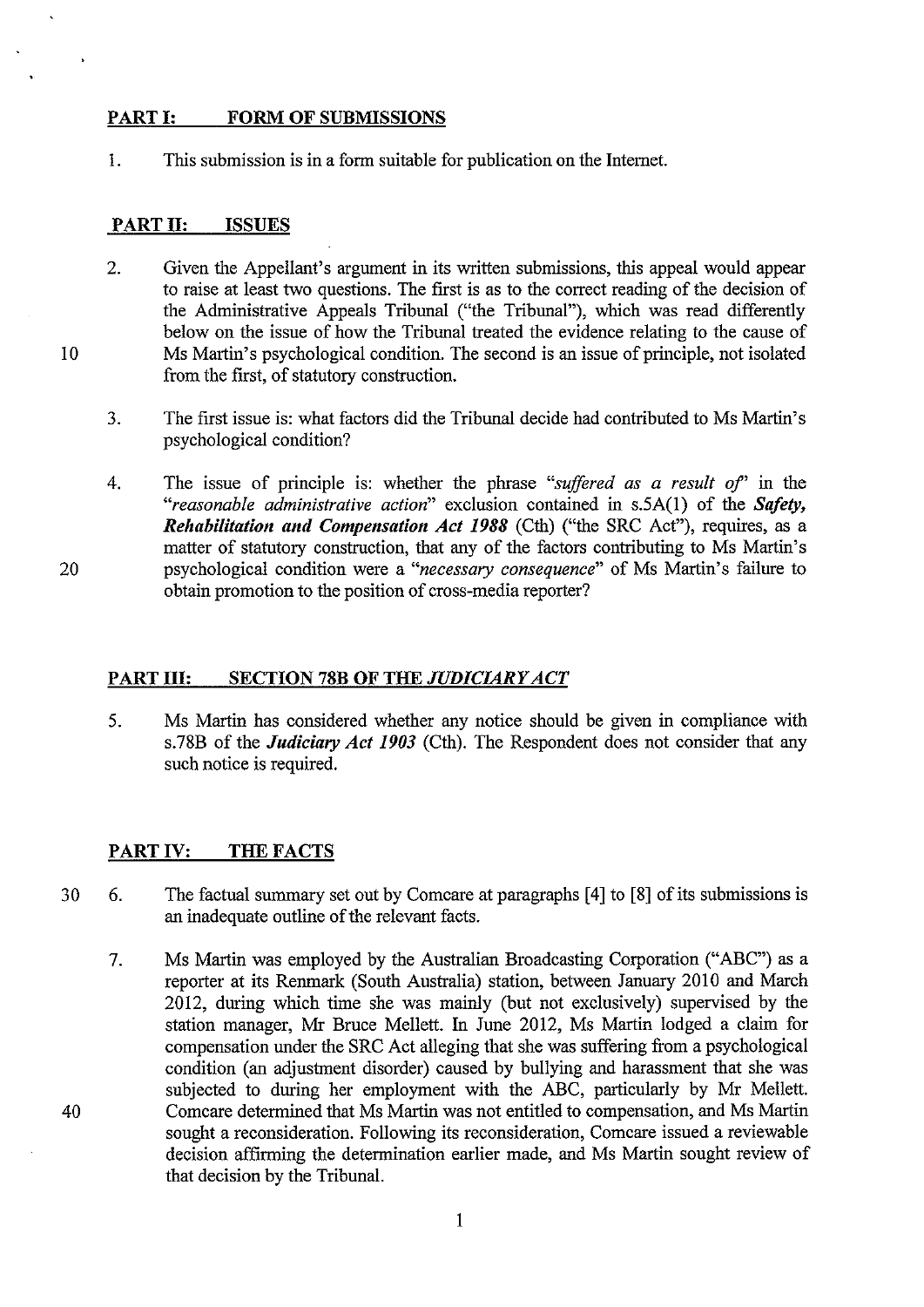- 8. The Tribunal proceedings concerned only the question of whether compensation of any kind was payable to Ms Martin under s.14 of the SRC Act. The quantum of any particular head of compensation that might be payable (if Ms Martin were successful) was not in issue.
- 9. Before the Tribunal, Ms Martin contended that she suffered from the effects of a compensable psychological injury which had been contributed to, to a significant degree, by the events which occurred during the course of her employment, involving bullying behaviour by Mr Mellett and others towards her. Comcare accepted that Ms Martin suffered from a psychological *"ailment"* (an adjustment disorder) to which her employment with the ABC had significantly contributed, thereby satisfying *prima facie* the test for compensability of a *"disease"* under s.5B of the SRC Act. Comcare contended that Ms Martin's adjustment disorder was excluded from the definition of *"injury"* under s.5A(1) of the SRC Act, because it was "suffered as a result of reasonable administrative action taken in a reasonable manner in respect of [Ms Martin's] employment". In support of its *"reasonable administrative action"*  contention, Comcare alleged that the adjustment disorder suffered by Ms Martin had been *"suffered as a result of her failure to obtain the permanent position of crossmedia reporter",* which (it was said) had been reasonable administrative action taken in a reasonable manner.
	- 10. The Tribunal accepted that Ms Martin was suffering a work-related adjustment disorder when she saw *Dr Kulatunga* (GP) in July 2011, and was *"probably"* still suffering that adjustment disorder during the period she acted in the role of crossmedia reporter, *before* any decision was made not to promote her to the permanent position<sup>1</sup>. However, the Tribunal considered that it needed to take into account the entirety of Ms Martin's period of employment in asking whether her adjustment disorder was suffered as *"a result of'* the decision not to promote her to the position of cross-media reporter<sup>2</sup>. The date on which Ms Martin was informed of her failure to obtain the position was 16 March 2012.
	- 11. In the Tribunal, Ms Martin put her case against the causation aspect of the *"reasonable administrative action"* contention on the basis that her failure to get the cross-media reporter position had not resulted in any fresh cause or contribution to her psychological condition (which was already present before the promotion decision in March 2012); in the alternative, if there were any such additional contribution, it came from being told that she was going to have to go back and work with Mr Mellett, whom she held responsible for mistreatment she had suffered under his supervision<sup>3</sup>.
	- 12. Ms Martin's evidence to the Tribunal was consistent with the way her case had been opened<sup>4</sup>. It was also consistent with the account given by *Ms Carol Raabus*, in her statement taken into evidence by the Tribunal<sup>5</sup>. Ms Raabus had been Ms Martin's supervisor during her acting position as cross-media reporter. She was the chairperson of the selection committee which had made the decision not to appoint Ms Martin permanently to that position, and notified Ms Martin that she had been unsuccessful. The statement in paragraph [9] of Comcare's submissions that the Tribunal found that

10

20

30

AB 25-26, at paragraphs [39], [42].

*<sup>2</sup>* **AB 29**, at paragraph [50]; see *Smith v Comcare* (2013) 212 FCR 335. <br><sup>3</sup> **AB 29**, at paragraph [51]. <sup>4</sup> **AB 30**, at paragraphs [53]-[54].

*<sup>5</sup>*AB 29-30, at paragraph [53].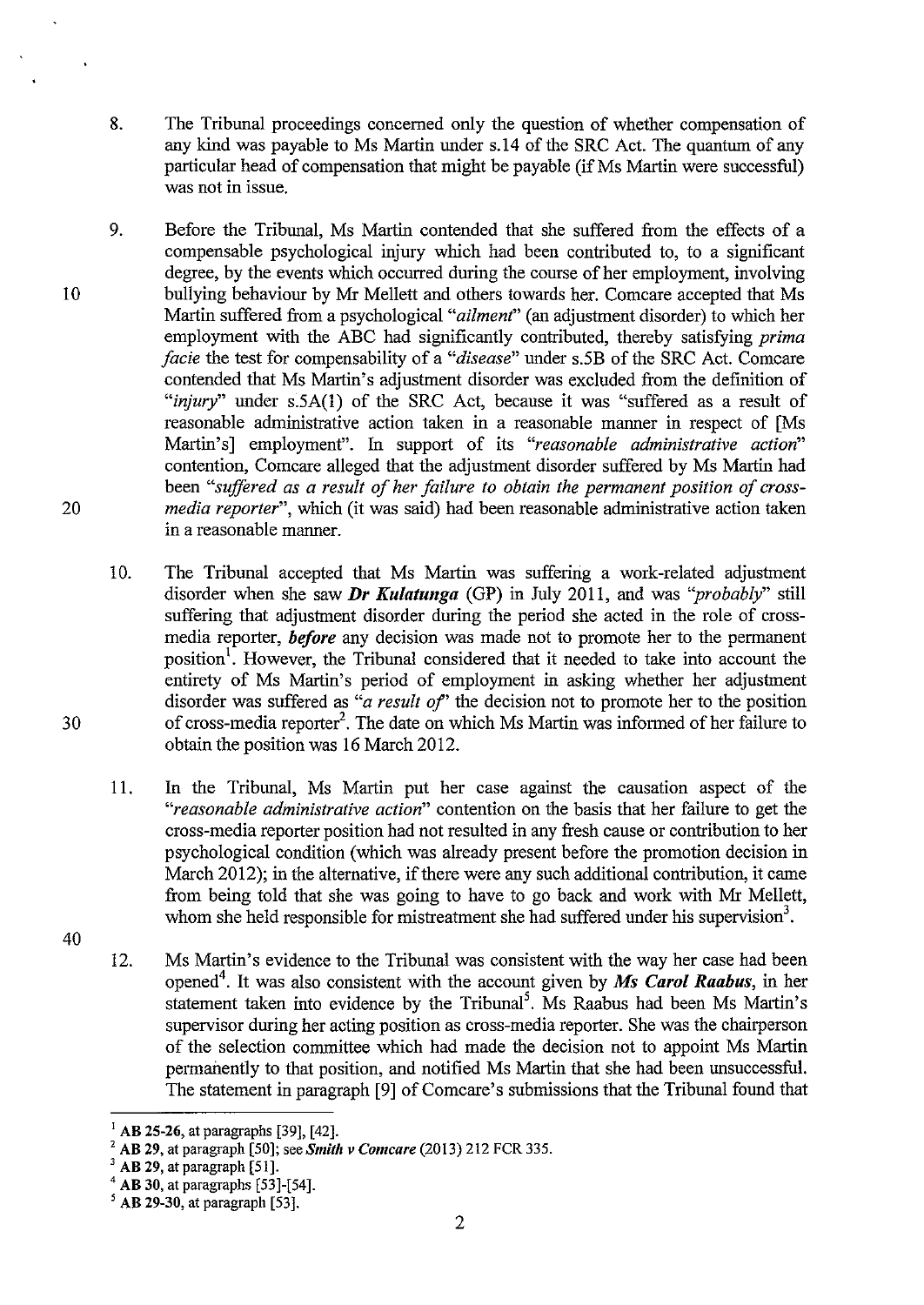Ms Martin *"broke down",* after being advised that her application for the cross-media reporter position had been unsuccessful, does not add the important element in the evidence from Ms Raabus, noted by the Tribunal, that the Applicant had seemed *"disappointed'* at not getting the position, but *"appeared to take the news in her stride and indicated she would be happy to participate in a handover with the successful applicant"*<sup>6</sup> • Ms Raabus then said that Ms Martin *"became very upset and emotionaf'*  when the issue of her returning to her substantive role in the Renmark office was raised, saying that she *"had problems with Mr Mellett"* and did not want to return to work with him as her direct line manager<sup>7</sup>. Ms Martin herself agreed with the evidence given by Ms Raabus.

13. The medical evidence supported the account given by Ms Martin concerning the cause of her psychological condition. The psychiatrists qualified by each side, Dr Clarke and Dr Begg, who gave concurrent evidence, agreed that Ms Martin saw the position as a way remove herself from Mr Mellett's supervision, and her *"yen"* for the position was *"so minor that its contribution to her adjustment disorder was immateriaT'* <sup>8</sup> .

#### 20

10

#### **The Tribunal's Findings on Causation**

- 14. On the question of the causal link between the *"reasonable administrative action"* and the psychological condition suffered by Ms Martin, the Tribunal made four significant primary findings of fact:
	- (a) "! do not agree ... that Ms Martin's claim that the primary reason she applied for the role of cross-media reporter was to remove herself from the supervision of Mr Mellett, is a recent invention designed to avoid the operation of section 5A of the Act<sup>3</sup>;
	- (b) "There is powerful evidence to corroborate Ms Martin's claim that her belief that she had been mistreated by Mr Mellett pre-dated the decision not to promote her to the position of crossmedia reporter"<sup>10</sup>;
	- (c) "I accept Ms Martin's claim that the cross-media reporter position was not her preferred option, and the primary reason she applied for the position was to remove herself from Mr Mellett's direct supervision"<sup>11</sup>;
	- (d) "I agree with the experts that what caused her to 'decompensate' was the realisation that the decision meant she would be returning to Mr Mellett's supervision, and her belief that the alleged bullying would continue".<sup>12</sup>.
- 15. However, having made those findings, the Tribunal then found that it did not matter which of the anticipated consequences of the offending decision was most likely to have troubled Ms Martin. The Tribunal said that even if Ms Martin's dread of

40

<sup>6</sup>**AB** 30, at paragraph [53]. 7 **AB** 30, at paragraphs [53]-[54].

<sup>8</sup>**AB** 30, at paragraph [56]. 9 AB **31,** at paragraph [57].

<sup>10</sup>**AB 31,** at paragraph [57].

<sup>11</sup>**AB 31,** at paragraph [58].

<sup>12</sup>**AB 31,** at paragraph [58].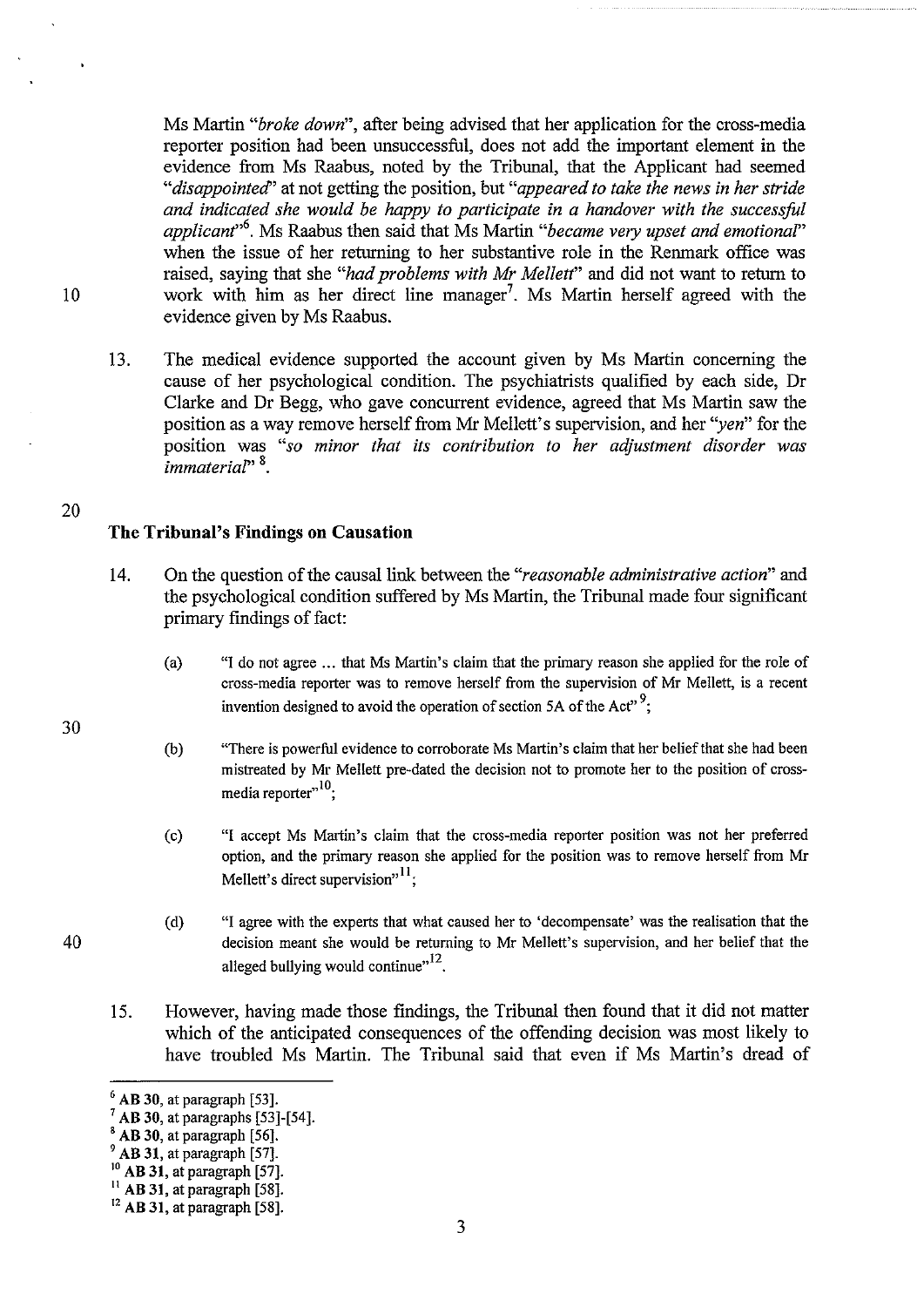returning to work under Mr Mellett and not her disappointment with lack of career advancement was the reason for her decompensation, *'[iJn her mind the former was a*  direct and foreseeable consequence of the decision<sup>"13</sup>. Despite that conclusion, the Tribunal found in favour of Ms Martin on the basis that the selection process for the cross-media reporter position was not *"taken* in *a reasonable manner".* When Comcare lodged an appeal in the Federal Court against the decision of the Tribunal, Ms Martin filed a Notice of Contention raising the issue of causation.

10

20

30

# The Decision of a Single Judge of the Federal Court

16. A single judge of the Federal Court (Griffiths J) allowed Comcare's appeal and dismissed the Notice of Contention. The matter was remitted to the Tribunal for determination of the question of whether the *"administrative action"* was *"taken* in *a reasonable manner".* On the question of causation raised by the Notice of Contention, Griffiths J found that the alleged bullying and harassment, and Ms Martin's reaction at being told the outcome of the promotion decision and the dread she felt at the prospect of returning to work under Mr Mellett, were regarded by the Tribunal as inextricably linked, as was reflected in the express finding that, in Ms Martin's mind, the dread of that prospect *"was a direct and foreseeable consequence"* of the promotion decision<sup>14</sup>. Ms Martin then appealed to the Full Court.

## The Full Court Decision

- 17. A majority of the Full Court ordered that the appeal be allowed, and the decision of the primary judge be set aside, and the matter be remitted to the Tribunal. Murphy J (with whom Siopis J agreed) identified three why the Tribunal decision should be set aside:
	- (a) the Tribunal's decision was inconsistent with its factual fmdings;
	- (b) it misconstrued s.5 $A(1)$ ; and
	- (c) it did not take a proper approach to causation.

40 18. The Tribunal's Decision Was Inconsistent With Its Factual Findings: Murphy J first recounted the factual findings made by the Tribunal<sup>15</sup>. Most importantly, his Honour said<sup>16</sup>, the Tribunal found that what caused Ms Martin to "decompensate" was the realisation that the decision meant she would be returning to her substantive position under the direct supervision of Mr Mellett, and her belief that the claimed bullying would continue. His Honour noted that this conclusion was congruent with the Tribunal's factual findings on the lay and medical evidence relevant to causation, but "*at odds*" with the conclusion at [62] of the Tribunal's reasons<sup>17</sup>.

It is clear that these three reasons are mutually interactive.

<sup>&</sup>lt;sup>13</sup> **AB 31-32, at paragraph** [61].<br><sup>14</sup> **AB 94, at paragraph** [109].

<sup>&</sup>lt;sup>15</sup> AB 137, at paragraph [111].

<sup>16</sup> AB 139, at paragraph [112].

<sup>17</sup>AB 139, at paragraph [113].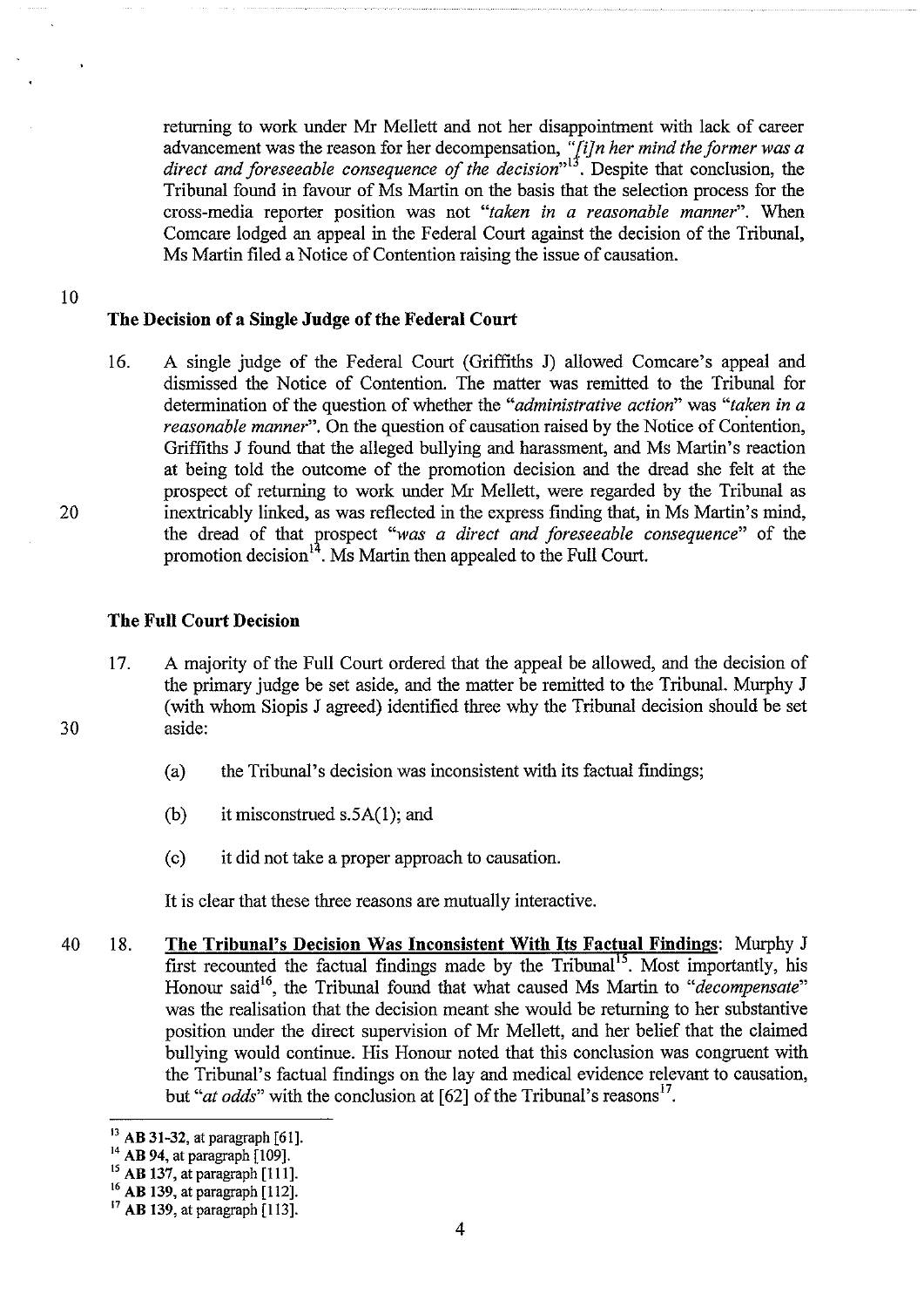- 19. **The Tribunal Misconstrued s.SA(l):** Murphy J did not accept Comcare's contention that, as a matter of construction of s.5A(l ), a consequence of an employee's failure to obtain a promotion is necessarily bound up with the decision not to promote the person 18• His Honour then considered the decision in *Hart,* upon which Comcare relied, and concluded (correctly, it is submitted) that whether events concerned with a promotion application are necessarily bound up with a promotion decision, and a failure to obtain the promotion, will depend upon factual issues  $19<sup>19</sup>$ . In this case, the Tribunal's findings on the lay and medical evidence strongly indicated that it concluded that Ms Martin's adjustment disorder was *not* inextricably bound up with the decision to promote her<sup>20</sup>.
- 20. **The Tribunal Took an Erroneous Approach to Causation:** Murphy J recited a number of the Tribunal's statements<sup>21</sup>, and then concluded that the Tribunal had wrongly constmed the expression *"suffered as a result of'* as permitting it to treat as causative an event which was no more than *"chronologically precedent"* to the event which was, on the lay and expert evidence accepted by the Tribunal, the cause of the adjustment disorder. Murphy **J** considered that the question of whether Ms Martin suffered the adjustment disorder *"as a result of'* the failure to promote her was not a matter to be determined by using metaphysical concepts of cause and effect and instead required a common sense approach to the facts as it had found them<sup>22</sup>. Murphy **J** also considered that it was wrong for the Tribunal to approach the issue of causation on the assumption that Ms Martin being returned to her substantive position was an inevitable consequence of the failure to promote her, because it was likely that there was an intervening administrative action. In summary, Murphy J concluded that the Tribunal's error of construction and its erroneous approach to causation led it to subvert its earlier factual findings as to the cause of Ms Martin's adjustment disorder<sup>23</sup>. It did not apply common sense to the facts, as found by it, that the cause of Ms Martin's condition was not the failure to promote her. Accordingly, the primary judge erred in upholding the Tribunal's decision on this issue.

## **PARTV: APPLICABLE LEGISLATION**

21. The Respondent considers that the Appellant's statement of the currently applicable statutory provisions should include s.5B of the SRC Act, and the definition of *"ailmenf'* in s.4.

40

10

20

30

## **PART VI: STATEMENT OF ARGUMENT**

#### **The Contribution to Ms Martin's Psychological Condition**

<sup>&</sup>lt;sup>18</sup> AB 139, at paragraph [114].

<sup>19</sup>**AB 140,** at paragraph [117].

<sup>20</sup>**AB 140,** at paragraph [118]-[119]. 21 **AB 140,** at paragraph [120]. 22 **AB 142,** at paragraph [121].

<sup>23</sup>**AB 143,** at paragraph [125].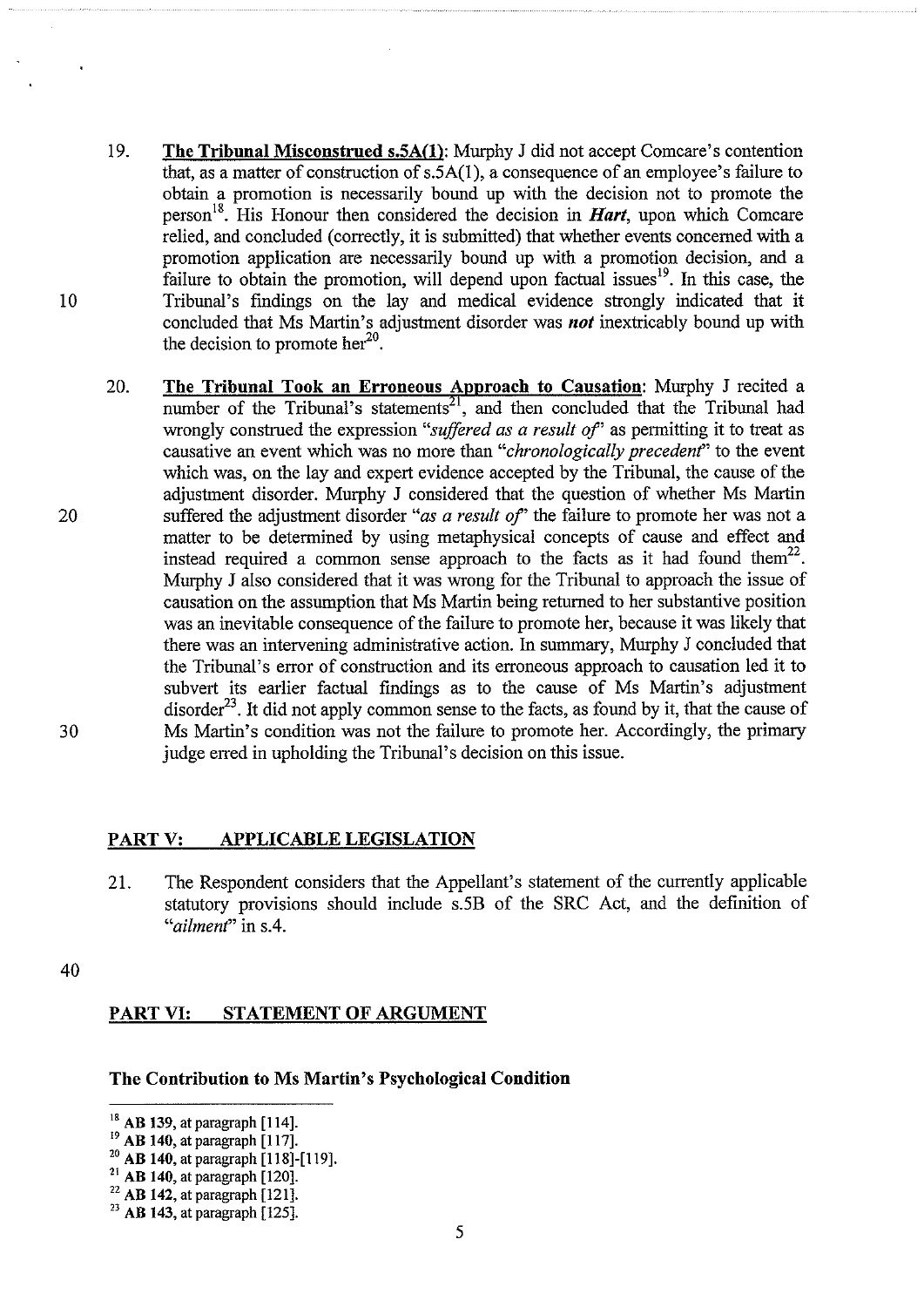22. The Tribunal had found that Ms Martin was probably suffering from a work-related adjustment disorder prior to being informed of the promotion decision. The four findings of fact set out in paragraph [14] of these submissions comprise the central Tribunal findings relevant to the consideration of whether Ms Martin's failure to obtain the permanent cross-media reporter position had contributed to, or aggravated, Ms Martin's probable pre-existing psychological condition. On those findings, the cause of Ms Martin's decompensation was *"the realisation that the decision meant she would be returning to Mr Mellett's supervision, and her belief that the alleged bullying would continue",* rather than disappointment at having failed to obtain the position of cross-media reporter, whatever her anticipated benefits from that promotion might have been.

# **The Conclusions by the Tribunal in [60]-[62)24 Assumed "Direct and Foreseeable" Consequences From the Failure to Obtain the Promotion In the Absence of Evidence**

- 23. Contrary to the implicit assertion made by Comcare in in the way it framed the issues at paragraph [2] of its submissions, there was no specific evidence, nor any factual finding made by the Tribunal purporting to be based on any such evidence, that a return to being supervised by Mr Mellett was *"a necessary consequence"* of Ms Martin's failure to obtain the position of cross-media reporter.
	- 24. The reaction of Ms Martin to being told of the outcome of the selection process by Ms Raabus makes it clear that she did not break down until Ms Raabus informed her that she would be returning to supervision by Mr Mellett<sup>25</sup>. The Tribunal did not make any finding of fact that Ms Martin had realised that would be a necessary consequence of the selection decision at any time before she was so informed by Ms Raabus.
	- 25. Ms Raabus was then informed by Ms Martin that Ms Martin had problems with Mr Mellett and did not wish to return to his supervision. There was no finding of fact by the Tribunal that there was something intrinsic to the process of Ms Martin vacating the acting position she had occupied that made a return to supervision by Mr Mellett immediately self-executing. Neither did the Tribunal make any factual finding that any presumptive return by Ms Martin to supervision by Mr Mellett was incapable of being overridden by another executive decision addressing the merits of whether she should be returned to her former position, at least while her problems with Mr Mellett were investigated.
- 40

10

20

30

26. The Tribunal stated that *"a number of consequences flowed from Ms Martin's failure to obtain the promotion",* including that *"Ms Martin would be required to return to her substantive position and work under the direct supervision of Mr Mellett".* There was, in fact, an absence of any evidence that the ABC had no option but to (a) return Ms Martin to her former position, with (b) Mr Mellett as her direct supervisor. Ms Martin subsequently made a number of significant allegations of bullying and harassment by Mr Mellett, which are canvassed in the Tribunal's reasons for decision. In those circumstances, it would be wrong to conclude in the absence of evidence that the ABC had no power to prevent a fearful young woman from being returned to a

<sup>&</sup>lt;sup>24</sup> AB 31-32, at paragraphs [60]-[62].<br><sup>25</sup> AB 29-30, at paragraph [53].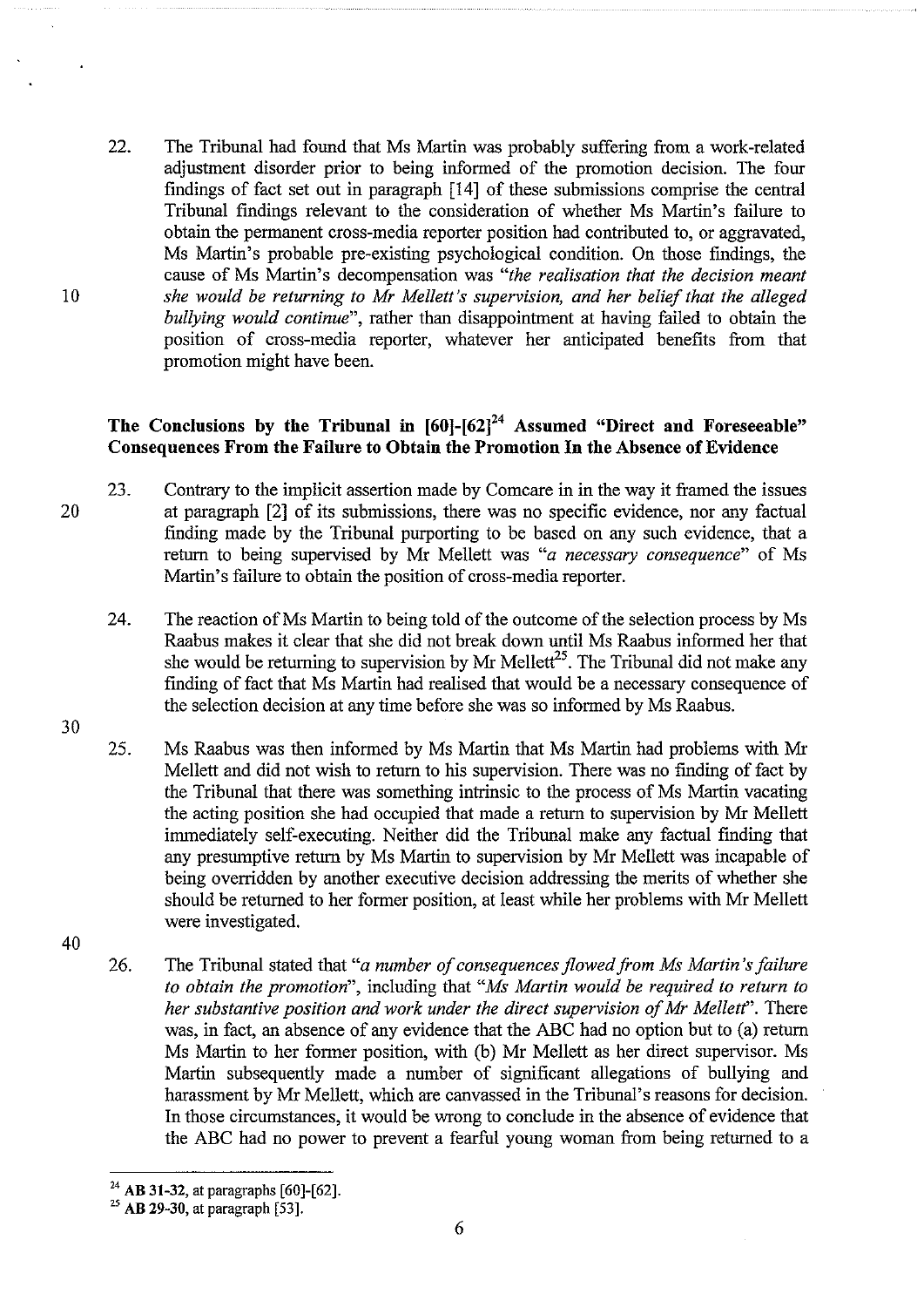position where she claimed she was likely to be bullied by an older and more powerful male supervisor, whether or not the allegations of bullying were eventually proven to the satisfaction of the ABC.

- 27. In short, the Tribunal wrongly conflated the decision not to promote Ms Martin with the decision to send her back to the position she formerly held, as if one were an inevitable consequence of the other. It is incorrect to describe that as a "finding of fact" as to causation. It was simply an erroneous conclusion which was inconsistent with the primary finding of fact about the cause of Ms Martin's decompensation.
- 28. Comcare submits that the question of whether any other administrative action was required (or could have been taken) before Ms Martin was sent back to the supervision of Mr Mellett, was never argued before the Tribunal<sup>26</sup>. The basis for that assertion is the statement made by Murphy J at paragraph [122] of the Full Court's judgment, and not the primary materials before the Tribunal<sup>27</sup>. In fact, it is not correct to say that the availability of intermediate administrative action between the promotion decision and the subsequent move back to the supervision of Mr Mellett was never the subject of submission to the Tribunal. In the course of final submissions, counsel for Ms Martin specifically raised the point that alternative intermediate action could have been taken by the ABC to find another solution for Ms Martin apart from returning her to the supervision of Ms Martin, once Ms Martin had told Ms Raabus that she had problems with Mr Mellett and did not want to return to work with  $\lim_{n \to \infty} 28$ . That submission was made as part of the argument that the promotion decision was a separate and distinct event from Ms Martin being informed that she would be going back to work with Mr Mellett, and each had different effects on Ms Martin. If the alternative intermediate action had been taken, it was submitted, the probability was that Ms Martin would not have suffered her breakdown.

#### 30

40

10

20

#### Causation in the Statutory Context of Sub-Section SA(l)

- 29. General Propositions: It is trite that the SRC Act, in common with other workers compensation Acts, is (in general) beneficial legislation. It is clear that generally beneficial legislation may still be subject to specific statutory exceptions to its generally beneficial objectives. Hence, there is no dispute that the construction of s.SA must begin (as always) with an examination of the text of the section itself. The section must be read in a fashion which does justice to the express words of the exclusion. However, that does not justify extending the exclusion to a point where it ceases to be harmonious with the overall purpose of the SRC Act, and becomes unduly destructive of  $it^{29}$ . An interpretation of an exclusion in its context that would best achieve the purpose or object of the Act should be preferred to one which does  $not^{30}$ .
- 30. The Text of Section SA: The structure of the exclusion in s.SA(l) is built on the simplest form of causal connection, i.e. Condition A is "suffered as a result of" Action B. No further qualification is built into the text. In that respect, it is different to

<sup>&</sup>lt;sup>26</sup> Appellant's Submissions, at 14, paragraph [53].<br><sup>27</sup> **AB 142**.

<sup>&</sup>lt;sup>28</sup> AAT Transcript, 13 June 2014, at p.45, lines 10-45.<br><sup>29</sup> See the discussion by Gray J in *Commonwealth Bank v Reeve* (2012) 199 FCR 463, at 472, [23]-[24].<br><sup>30</sup> Section 15AA of the *Acts Interpretation Act 1901* (Cth

 $\sim$  7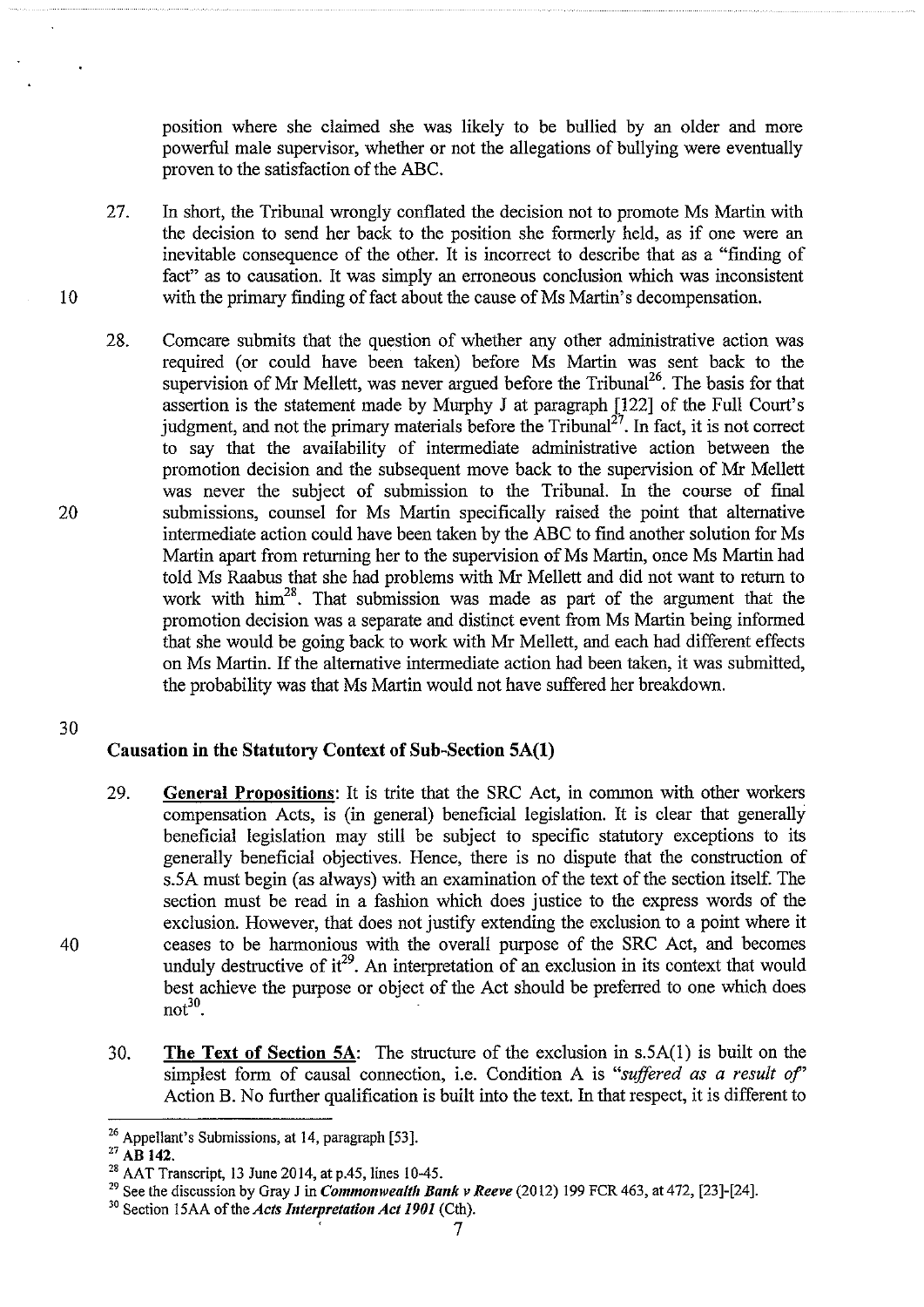the test of causation in, for example, the definition of "motor accident" under the *Motor Accidents Compensation Act 1999 (NSW)* considered in *Allianz v GSF*<sup>31</sup>, where the phrase "*as a result of*" is qualified by a number of other factors governing the factual circumstances in which the motor accident must take place before causation can be established.

- 31. The only other provision of the SRC Act which directly affects the scope and operation of s.5A is s.5B. That section applies where the claimed work-related condition is an *"ailment",* which term includes Ms Martin's psychological condition. Section 5B requires that, in order to qualify as a compensable *"disease"*, a workrelated *"ailment"* must be contributed to, *"to a significant degree",* by the employee's employment<sup>32</sup>. Historically, there have been differences of opinion in the Tribunal about whether that test applies to the operation of the *"reasonable administrative action"* exclusion, even in a case where the relevant *"ailment'* has only one identified cause. But whatever view is taken of its application to the contribution made by something alleged to be *"reasonable administrative action",* s.5B cannot override a conclusion compelled by the primary factual findings that the relevant *"ailment'* was not *"a result of'* a particular *"administrative action",* but of an event consequent to it in time. Section 5B simply sets a threshold, below which a causal contribution will not give rise to any entitlement to compensation. If s.5B had any relevance in the present case, it would work against the conclusion for which Comcare advocates, because the psychiatric evidence (with which the Tribunal agreed<sup>33</sup>) is that the decision not to promote Ms Martin to the permanent position of cross-media reporter made an *"immateriaf'* contribution to the cause of her psychological condition.
	- 32. Comcare places considerable weight on the fact that the exclusion in s.5A(l) refers to "*a result of*" as opposed to "*the result of*" the relevant administrative action. There is, of course, no dispute that that is a correct reading of the legislation. Further, as *Hart*  establishes, it is sufficient that if one cause, out of several that contribute to the requisite degree to the suffering of the condition, can be properly classified as *"reasonable administrative action taken in a reasonable manner"* in respect of the employee's employment, then the exclusion will apply.
	- 33. Be that as it may, the difference between *"a"* cause and *"the"* cause makes no practical difference to the outcome in the present case. The failure to get the promotion had no independent causative contribution to make to Ms Martin's condition, other than through what the Tribunal found as a matter of fact was the immediate cause of her condition, namely her realisation that she was going to be sent back to work with Mr Mellett. If the correct approach to causation in this context is not to treat the failure to obtain the promotion as causative of Ms Martin's condition, merely because it was a *"chronologically precedent'* event, then it will follow that Ms Martin's condition was not *"a"* result of the failure to obtain the promotion.
	- 34. The Extrinsic Materials: Assuming this is an appropriate case to have resort to the statutory materials under s.15AB of the *Acts Interpretation Act 1901* (Cth), then contrary to the contention of Comcare, those materials do not provide clear guidance

40

20

30

<sup>&</sup>lt;sup>31</sup> Allianz Australia Insurance Ltd v GSF Australia Pty Ltd and Anor (2005) 221 CLR 568.<br><sup>32</sup> See, for example, *Power v Comcare* [2015] FCA 1502, at [73]-[95]. The contribution has been held to relate specifically to causation, not the severity of the condition: see *Mellor v Australian Postal Corporation* [2009] FCA 504, at [36]. <sup>33</sup> **AB 30-31**, at paragraphs [56], [58].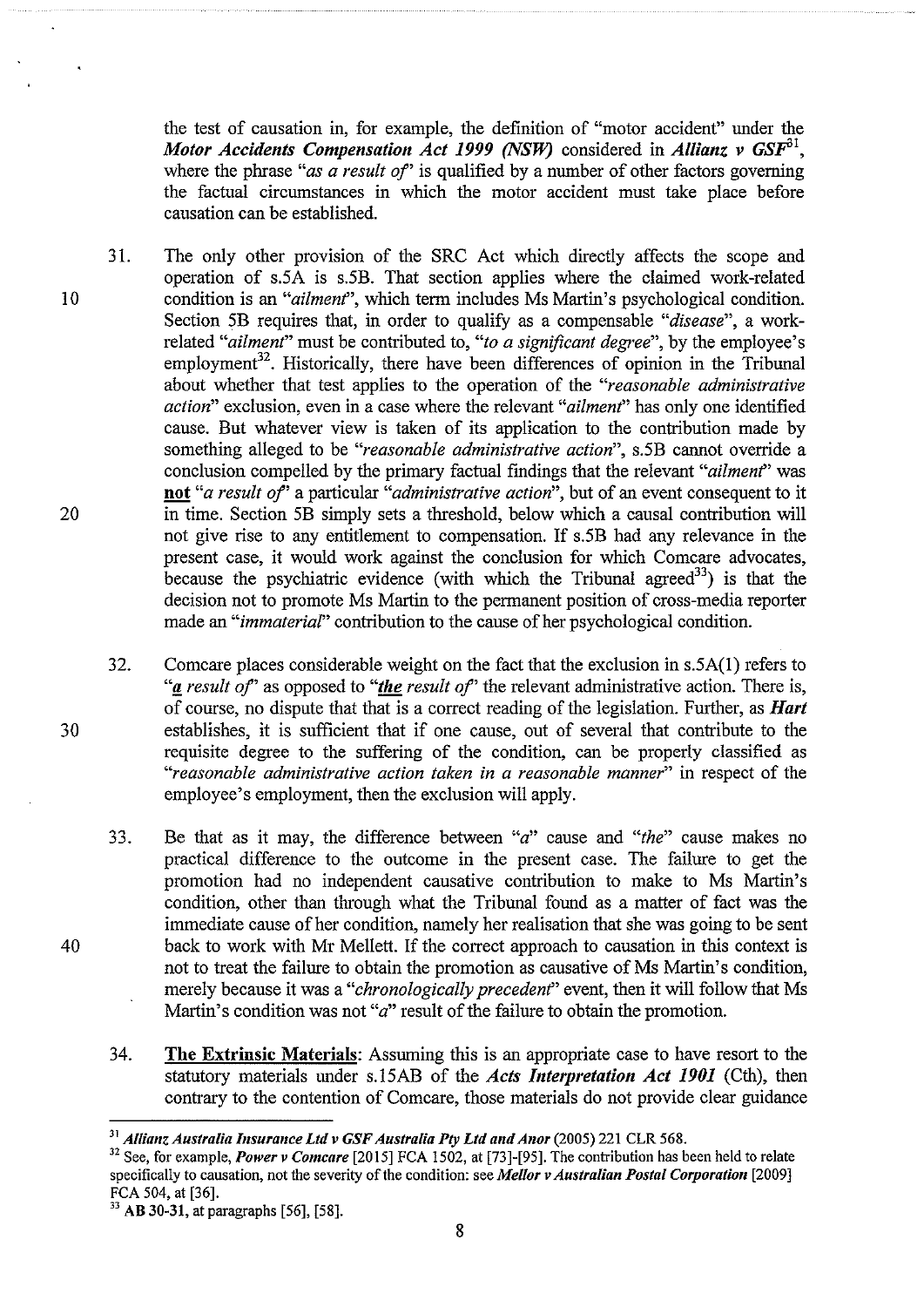that the test of causation in the s.SA(l) exclusion must be read *"broadly"* in order to achieve the legislative object behind the enactment of s.5A in its present form<sup>34</sup>.

- 35. It may be accepted as a general proposition that the intent of the 2007 amendments<sup>35</sup>. which inserted s.SA, was to provide greater latitude for management action which might be poorly received by the employee at whose "*employment*" it was directed, than had been regarded as possible under the earlier concept of *"disciplinary action"36•* Nonetheless, the SRC Act still preserves a right to compensation for employees suffering a *"mental injury"* or *"mental ailment"* in work-related circumstances37• There are no explicit guidelines in the SRC Act setting out where the line is to be drawn between reasonable protection of management action, on the one hand, and proper compensation of employees suffering work-related psychiatric conditions in the workplace, on the other hand. In *Reeve,* the Full Court found one limitation on a broad construction of the exclusion in s.SA(l) to be the distinction between decisions made "in *respect of the employee's employment'* (which attracted the exclusion), and those made for *"operational"* purposes (which did not attract the exclusion). Further, in *Hart,* another Full Court (construing the former *"reasonable disciplinary action"* exclusion) found that the phrase *"as a result of'* had the effect of excluding an *"ailment"* from being treated as an *"injury"* attracting compensation, if only one cause out of a number of relevant work-related causes fell within the scope of the exclusion $38$ .
- 36. There is nothing else in the text of s.5A, or in the extrinsic materials, to suggest that the exclusion should be given a broader application than that which has been applied since the decisions in *Hart* and *Reeve,* so as to restrict further the beneficial effect of the SRC Act.
- 37. That is particularly so when it comes to the determination of causation. If the causal reach of the exclusion is construed more broadly, such that there are no implicit limits on the extent to which simple logical or mechanical relationships of cause and effect can be traced through time like physical links in a chain, it would be possible to argue, as pointed out by Gray J 39 in *Reeve,* that *"an injury to an employee* in *falling down stairs at* his *or her workplace was the result of administrative action* in *directing that employee to work at that workplace".* In *Reeve,* the risk of such an odd result was limited to some extent by the distinction between action directed at the *"employment'*  and action directed at *"operational"* matters. Nonetheless, the observation made by Gray J would have been equally appropriate if the employee in his Honour's example had been working in a higher duty position elsewhere prior to the fall down the stairs, and the requirement to return to work at the workplace where the fall occurred had been a *"direct and foreseeable"* consequence of a failure to obtain permanent promotion to the higher duties position. In that case, it could also be argued that the *"operational"* description did not apply, and that the injured employee was caught by the exclusion, however divorced from management action that result might be.

10

20

30

<sup>&</sup>lt;sup>34</sup> Commonwealth Bank v Reeve, ibid., at 472, [25].<br><sup>35</sup> Safety, Rehabilitation and Compensation and Other Legislation Amendment Act 2007, No. 54 of 2007.

<sup>36</sup>*Commonwealth Bank v Reeve,* ibid., at 486, [73]; *Martin v Comcare* [2015] FCAFC 169, at [103].

<sup>&</sup>lt;sup>37</sup> See s.5A(1)(b)-(c), s.5B(1)(a), and the definition of "*ailment*" in s.4.<br><sup>38</sup> *Hart v Comcare* (2005) 145 FCR 29, at 33.<br><sup>39</sup> *Commonwealth Bank v Reeve*, ibid., at 472, [24].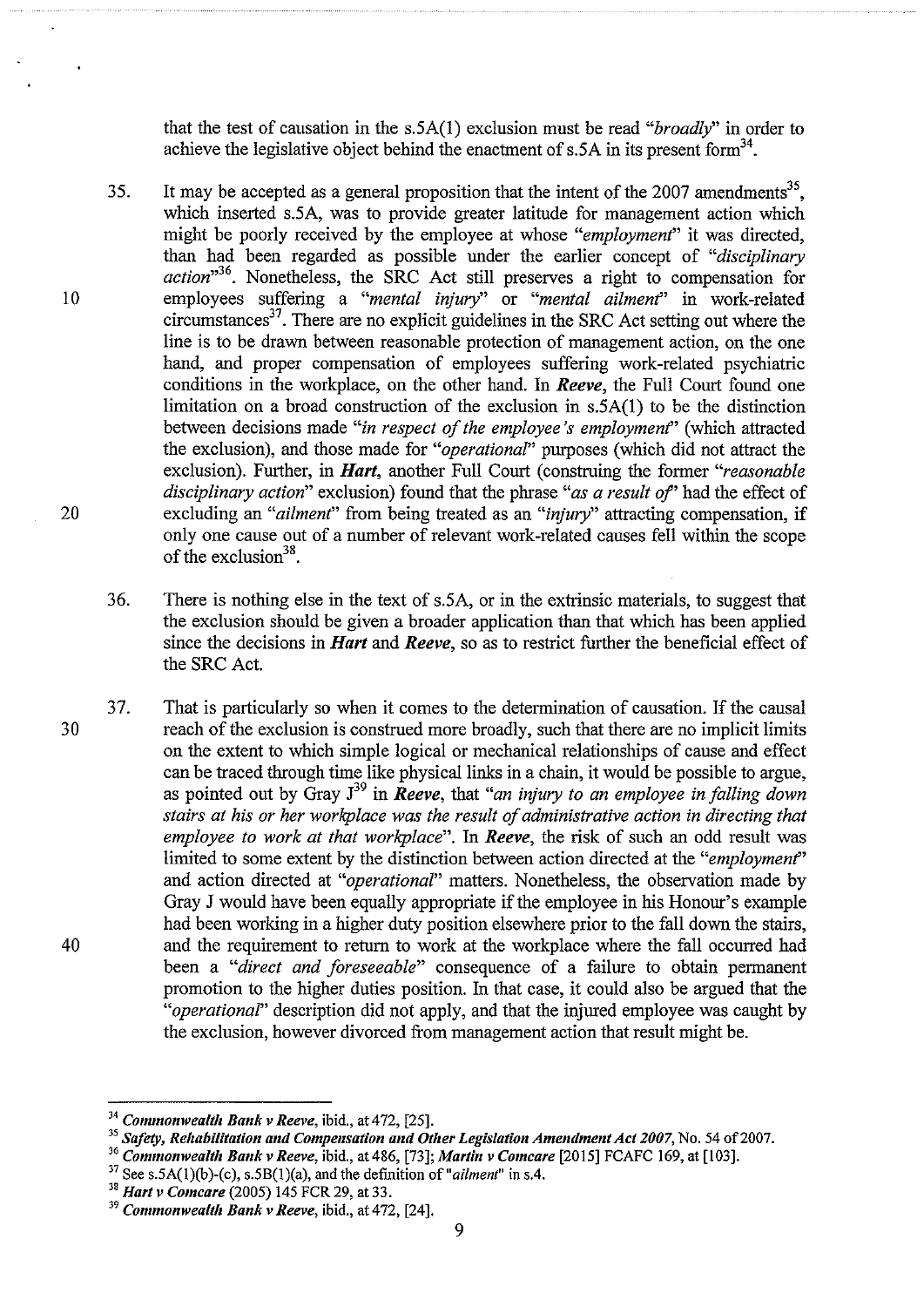- 38. A simple temporal variation on the facts in the present case also exemplifies the point made by Gray J. Suppose that Ms Martin had not decompensated when she did, and had returned to her substantive position under Mr Mellett. Suppose that she then decompensated a month later, which she attributed to living with the daily fear of a resumption of bullying, and her sense of hopelessness at being unable to escape from it. On the argument being advanced by Comcare, her psychological condition would still have been suffered *"as a result of'* her failure to obtain the promotion a month earlier, even if the psychological evidence showed that her ongoing corrosive fear of renewed bullying had been a much more significant independent cause of her decompensation (to the extent where the contribution made by the promotion decision was *"immaterial").* No matter how distant in time from the decompensation, the necessary precondition to that decompensation set by the failure to obtain the promotion would remain present. As in the example raised by Gray J, no policy objective of the SRC Act is advanced by such a mechanical view of causation applicable to the exclusion.
- 20 30 39. If the analysis in the previous paragraphs is correct, two conclusions follow. First, there are implicit, if not brightly delineated, limits on the extent to which the Parliament intended the *"reasonable administrative action"* exclusion to deprive psychologically injured employees of compensation under the SRC Act. The reasonableness of the *"administrative action"* taken, and the manner in which the action was taken, present two such limits. The distinction between *"operational''*  decisions, and those directed at the employees *"employmenf',* is another such limit. The need for harmony with the overall objectives of the SRC Act may imply additional limits on the reach of the exclusion in particular cases, such as here, where an injured employee has a pre-existing psychological condition suffered as a result of perceived bullying, and the issue is whether (as a matter of fact) particular *"administrative action"* worsened that condition to the point of decompensation. Second, given the first conclusion, it is inevitable that every decision concerning the application of the exclusion will involve an assessment of the evidence relating to causation, within the rather fuzzy boundaries of the legislative context, leading to a decision about whether the particular factual matrix being examined should result in the Commonwealth (or licensee) assuming legal responsibility to pay compensation for the relevant injury.

## **Causation in Workers Compensation** Cases **Generally**

10

40 40. It is well-established that causation in workers compensation cases is to be treated in the same way as causation in tort matters<sup>40</sup>, at least in the absence of statutory language expressing a different intention<sup>41</sup>. It is also well-established that in personal injury matters, the test of legal causation does not involve the same kind of analysis as cause and effect relationships understood by physicists or philosophers, because the inquiry is directed at ascertaining or apportioning legal responsibility, rather than explaining the operation of the physical or metaphysical world. Accordingly, *"in cases concerning liability for personal injury it has been emphasized repeatedly that* 

*<sup>40</sup>Migge v Wormald Bros Industries Ltd* [1972]2 NSWLR 29, per Mason JA at 44 (the reasons of Mason JA were specifically approved by the High Court in allowing the subsequent appeal: [1973] 47 ALJR 236.

<sup>&</sup>lt;sup>41</sup> A different (but not necessarily inconsistent) two-step process for assessing causation in tort matters involving public liability and medical negligence can now be found in the *Civil Liability Act 2002* (NSW) and its analogues in other States and Territories.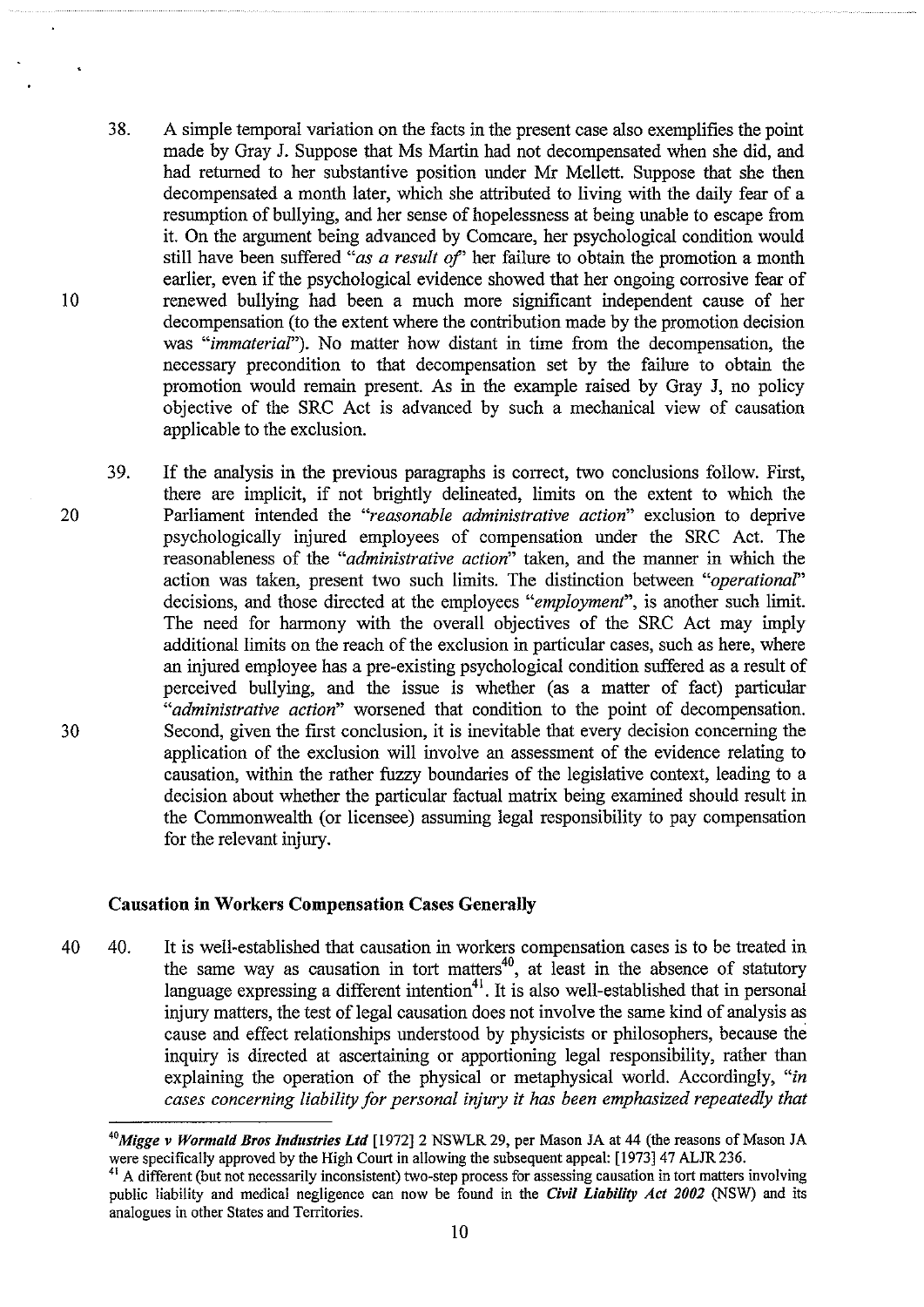*questions of causation are to be resolved by the application to the facts of the case of common sense, rather than scientific or logical theories of causation"42* (emphasis added).

- 41. On the analysis of the legislation in the preceding paragraphs, there is nothing in the text of s.5A, or the SRC Act in general, to suggest that this body of law is not relevant to issues of causation arising under s.5A (including under the exclusion), even when subject to the threshold contained in s.5B. In the absence of any express provision excluding the case law referred to above, it is respectfully submitted that it should be applied. The reason is that the exclusion in  $s.5A(1)$  is simply a classic example of a legislative provision directed at ascertaining or apportioning legal responsibility, not simply explaining the physical world. There is no basis for applying different principles for establishing the legal responsibility to pay compensation under s.5A(l) than in any other personal injury case where the responsibility to compensate an injured person is being considered.
- 20 42. In applying common sense to the facts of a case when considering causation, including under s.5A, the object of the exercise is not to conduct a *"scientific or logical"* inquiry. A scientific inquiry would be purely concerned with the physical connection between cause and effect. It may be built up on a series of essential preconditions for each link in a chain, without any obvious limit placed by the remoteness of the end of the chain from its beginning. However, as Deane J said succinctly in *March, "the mere fact that something constitutes an essential condition (in the 'but for' sense) of an occurrence does not mean that, for the purposes of ascribing responsibility or fault, it is properly to be seen as a 'cause' of that occurrence as a matter of either ordinary language or common sense"43 .* Although Deane J was referring to a case in negligence, no different principle applies in the present case.
	- 43. In the present case, Murphy J was correct in concluding that the Tribunal erred in treating as causative an event which was no more than *"chronologically precedent"* to the event which was the actual cause of the adjustment disorder, on the evidence accepted by the Tribunal. It defies any common sense analysis to find that the failure to obtain the promotion was even *"a"* cause of Ms Martin's psychological condition, when the Tribunal made specific factual findings that -
		- (a) Ms Martin had probably suffered from a work-related adjustment disorder from July 2011 and during the period she subsequently acted in the role of cross-media reporter, before the promotion decision was made;
		- (b) the cross-media reporter position was not Ms Martin's preferred option, and the primary reason she applied to that position was to remove herself from Mr Mellett's direct supervision;
		- (e) the immediate cause of her decompensation after being informed of her failure to obtain the permanent position of cross-media reporter was the realisation

40

30

<sup>42</sup>*Migge v Wormald Bros Industries Ltd, supra,* at 44; *Kirkpatrick v Commonwealtil* (1985) 9 FCR 36, at 40; *O'Neill v Commonwealtil Banking Corporation* (1987) 75 ALR 154, at !55-6, upheld by the Full Court in *Commonwea/til Bmzking Corporation v O'Neill* (1988) 9 AAR 170; *Marcil v E* & *H Stramare Pty Ltd* (1991) 171 CLR 507, at 509 (per Mason CJ). 43 *Marcil v E* & *H Stramare Pty Ltd,* supra, at 523.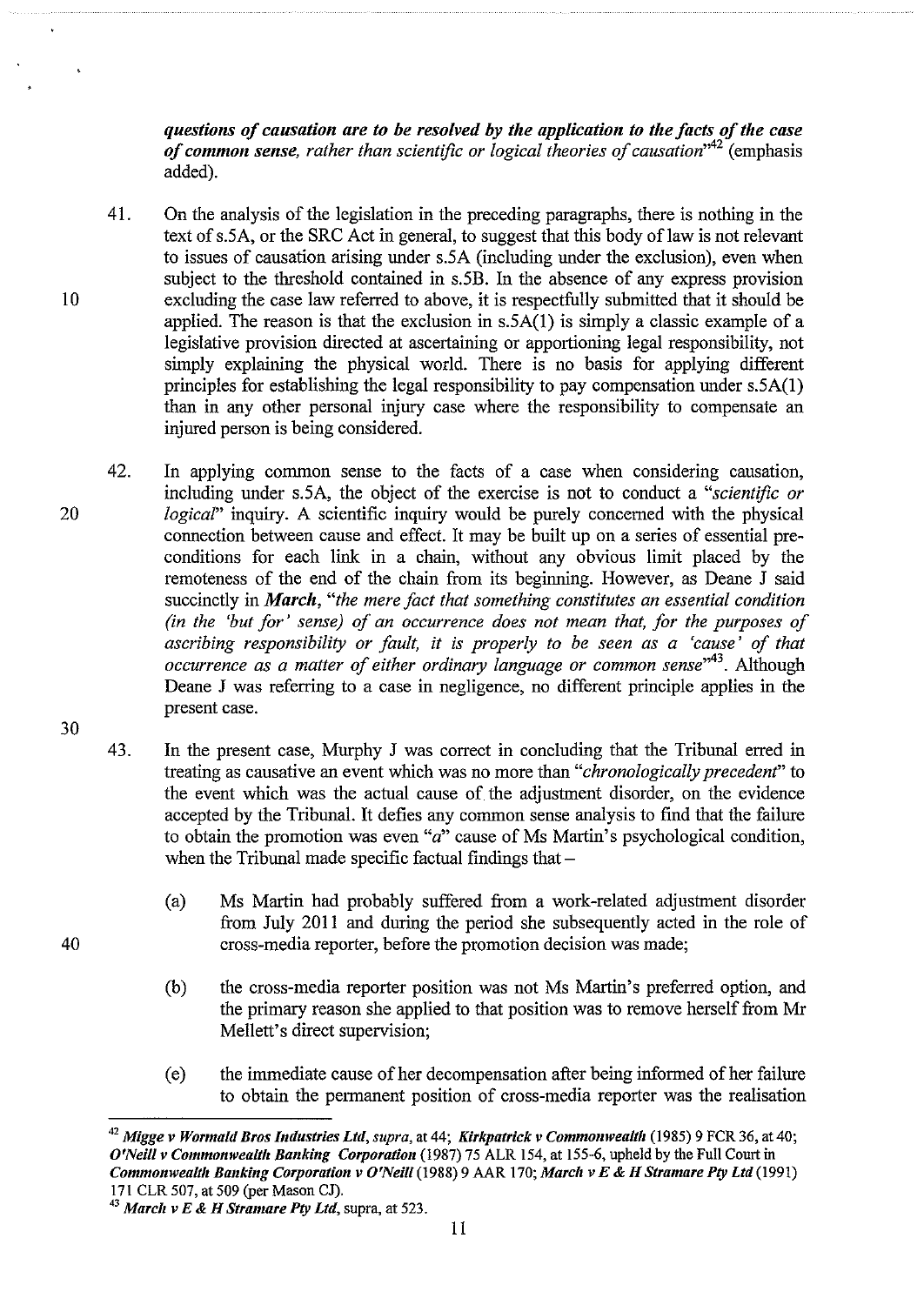that she would be returning to the supervision of Mr Mellett and her belief that the alleged bullying would continue; and

(d) the agreed evidence of the psychiatrists qualified by each party (which the Tribunal appears to have accepted) was that the contribution made by the failure to obtain the promotion was so minor as to be "immaterial".

#### 10 **Reasonable Foreseeability As a Test of Causation**

- 44. Comcare points to the fact that the Tribunal found that it was irrelevant whether her dread of returning to work under Mr Mellett, rather than her disappointment with lack of career advancement caused her decompensation, because *"in* [Ms Martin's] *mind, the former was a direct and foreseeable consequence of the decision".* Comcare goes on to argue that the Tribunal was entitled to reach the conclusion, by reference to Ms Martin's state of mind, that her psychological injury was *"as a result of'* the nonpromotion decision<sup>44</sup>. That submission obscures the fact that Ms Martin's reaction to the prospect of being sent back to work with Mr Mellett followed being advised of that consequence by Ms Raabus. There is no evidence, as noted earlier, that this was an inevitable consequence of failing to get the promotion. It was simply the only option she was presented with at the time.
- 45. In short, foreseeability played no part in it. Even if Ms Martin had actually foreseen (before her conversation with Ms Raabus) that it was possible, or even likely, that a failure to obtain the promotion might be followed by her return to the supervision of Mr Mellett, it does not follow that that is sufficient to establish that the promotion decision was a causal factor, given the factual finding by the Tribunal as to the cause of Ms Martin's decompensation. In particular, the promotion decision does not become causal simply because the Tribunal asserts that Ms Martin foresaw that consequence, any more than any causal connection is established because a person believes it to be so. The latter is a notorious logical fallacy, and the former is of the same character. The question is not whether Ms Martin foresaw a possible outcome of the promotion decision, but whether disappointment with the promotion decision itself contributed to her condition, or did not. That is a purely factual determination, which the Tribunal resolved against Comcare.

#### **Remittal of the Issue of Causation to the Tribunal**

40

20

30

46. Although Murphy J concluded that *"the evidence is clear",* and *"the matter comes close to a case where there may only be one answer",* his Honour considered that the best course was to remit the matter to the Tribunal for rehearing according to law on the question of causation<sup>45</sup>. The Court so ordered. Ms Martin did not seek leave from this Court to challenge that order. The term of the Senior Member of the Tribunal who heard the matter originally has since ended, and the matter would need to be reheard by a freshly constituted Tribunal. In those circumstances, Comcare would have an opportunity to explore any additional issues of fact that might be thought relevant to the issue of causation.

<sup>&</sup>lt;sup>44</sup> Appellant's submissions, p.13, at paragraph [57].<br><sup>45</sup> AB ??, at paragraph [128].